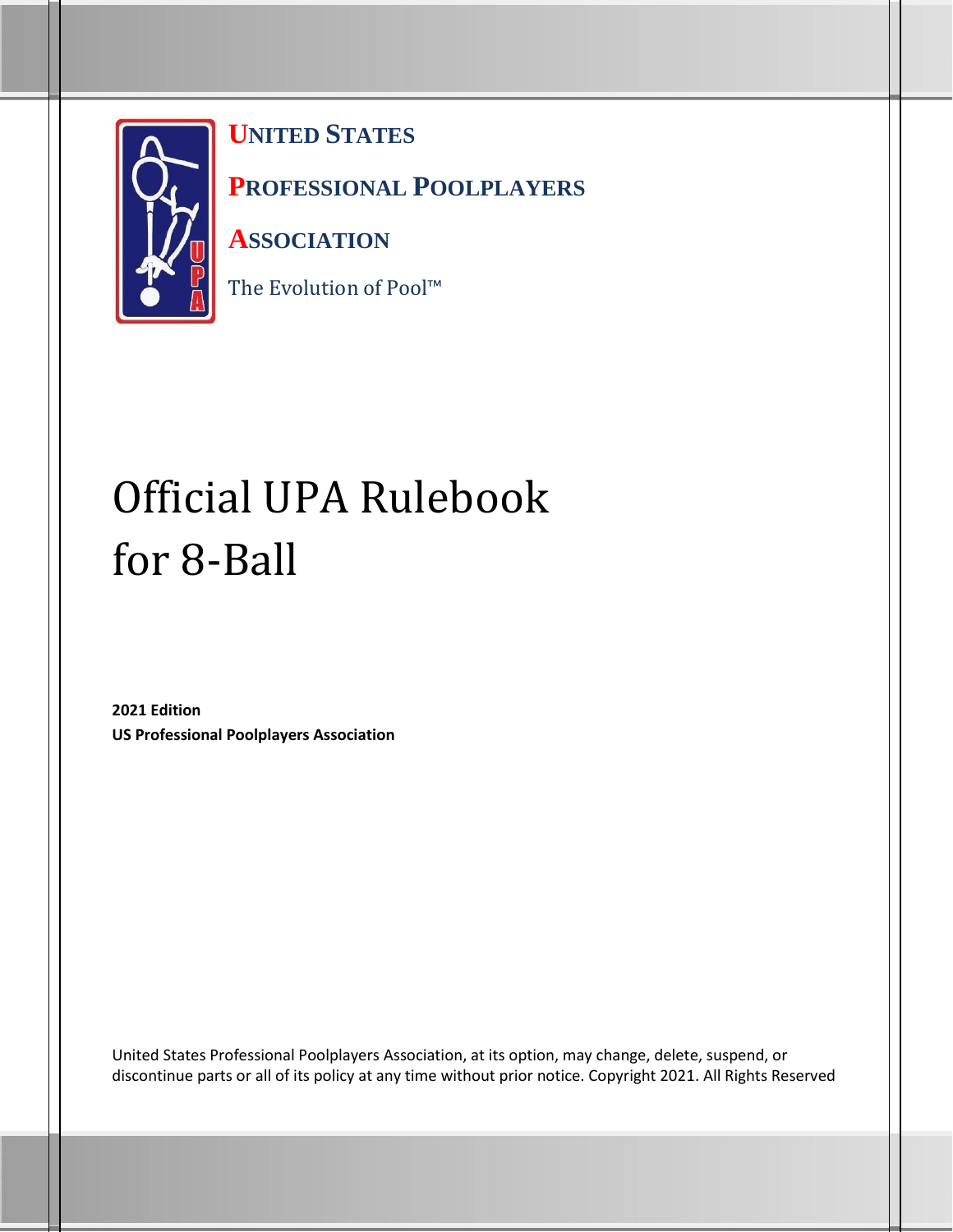Welcome to the official 8-ball rules of the UPA. The rules you are about to read and understand are the collaboration of years of deliberation from our Touring Professionals; both foreign and domestic. Our professionals have come together to ensure a simple, yet highly effective ruling system that is sure to challenge you as a player while evolving your level of play.

Please note that due to issues of television, timed matches, and professional match play, some rulesmay differ somewhat from the actual professional tour. The following rules have been slightly amended by our Touring Pros and are intended for amateur use in pool rooms across the nation. These rules are utilized by the UPA Amateur League of Champions™ without exception across the nation. UPA League Operators are obligated to utilize these rules in conjunction with licensingrights.

It is our hope that your desire is to evolve your level of play and standard of sportsmanship. Going forward, take the time to get to know and understand these rules, so that you can also educate and encourage your fellow players. Furthering the education of our professional standards will result in nationwide consistency that will help the overall vitality of the sport of pocket billiards in the United States of America.

The United States Professional Poolplayers Association (UPA) is dedicated to the evolution of the entire sport of pocket billiards, so you can enjoy years of game play and continue to grow personally from your experience in the game. The official motto of the UPA brand is The Evolution of Pool™ as we are committed to every aspect of the sport and the vitality of it.

Feel free to contact the UPA if you have any questions or comments so that we may be able to further assist you. Also be sure to join our League of Champions™ and watch your game rise to professional standards.

Thank you and God bless,

*Frank Alvarez III*

Frank Alvarez III UPA President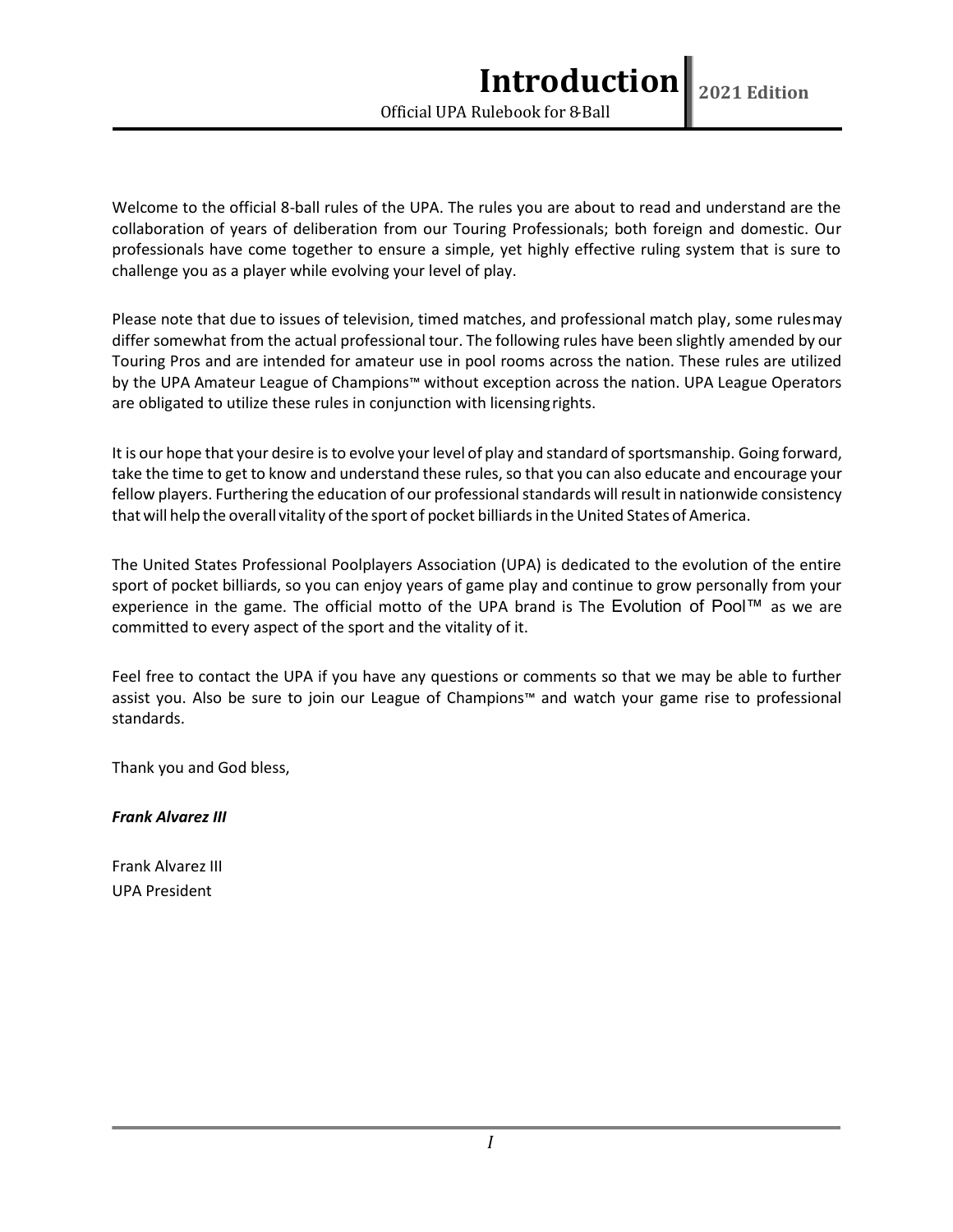# **Official UPA Rulebook for 8-Ball**

| 1.0  |  |
|------|--|
| 2.0  |  |
| 2.1  |  |
| 2.2  |  |
| 3.0  |  |
| 4.0  |  |
| 4.1  |  |
| 4.2  |  |
| 5.0  |  |
| 6.0  |  |
| 7.0  |  |
| 7.1  |  |
| 7.2  |  |
| 7.3  |  |
| 7.4  |  |
| 7.5  |  |
| 7.6  |  |
| 7.7  |  |
| 7.8  |  |
| 7.9  |  |
| 7.10 |  |
| 7.11 |  |
| 7.12 |  |
| 7.13 |  |
| 7.14 |  |
| 7.15 |  |
| 8.0  |  |
| 8.1  |  |
| 8.2  |  |
| 8.3  |  |
| 8.4  |  |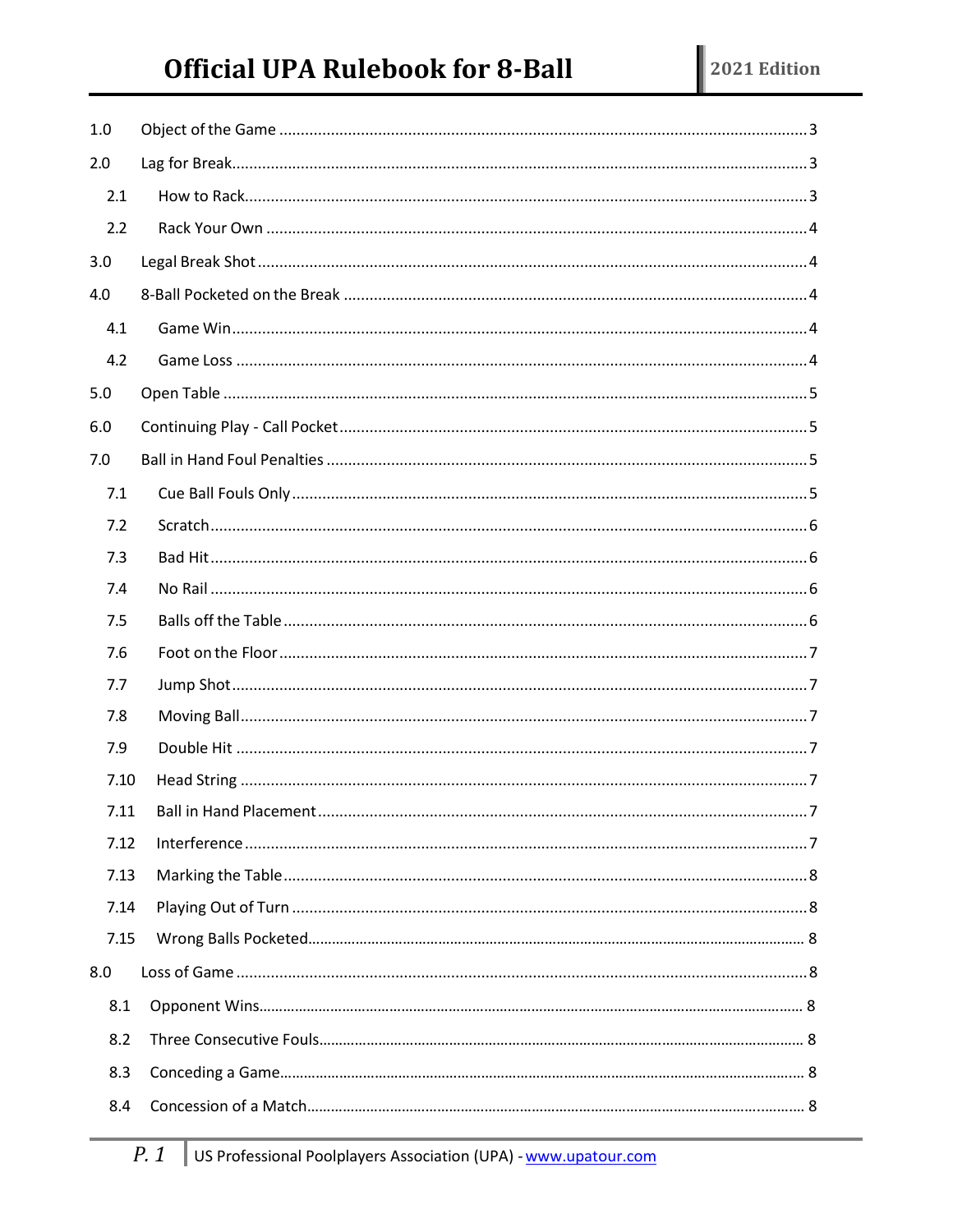# **Official UPA Rulebook for 8-Ball**

| 8.5  |  |
|------|--|
| 8.6. |  |
| 8.7  |  |
| 9.0  |  |
| 9.1  |  |
| 9.2  |  |
| 9.3  |  |
| 9.4  |  |
| 9.5  |  |
| 9.6  |  |
| 9.7  |  |
| 9.8  |  |
| 9.9  |  |
| 9.10 |  |
| 10.0 |  |
| 10.1 |  |
| 10.2 |  |
| 10.3 |  |
| 10.4 |  |
| 10.5 |  |
| 10.6 |  |
|      |  |
| 10.8 |  |
| 10.9 |  |
|      |  |
|      |  |
|      |  |
|      |  |
| 11.0 |  |
| 11.1 |  |
| 11.2 |  |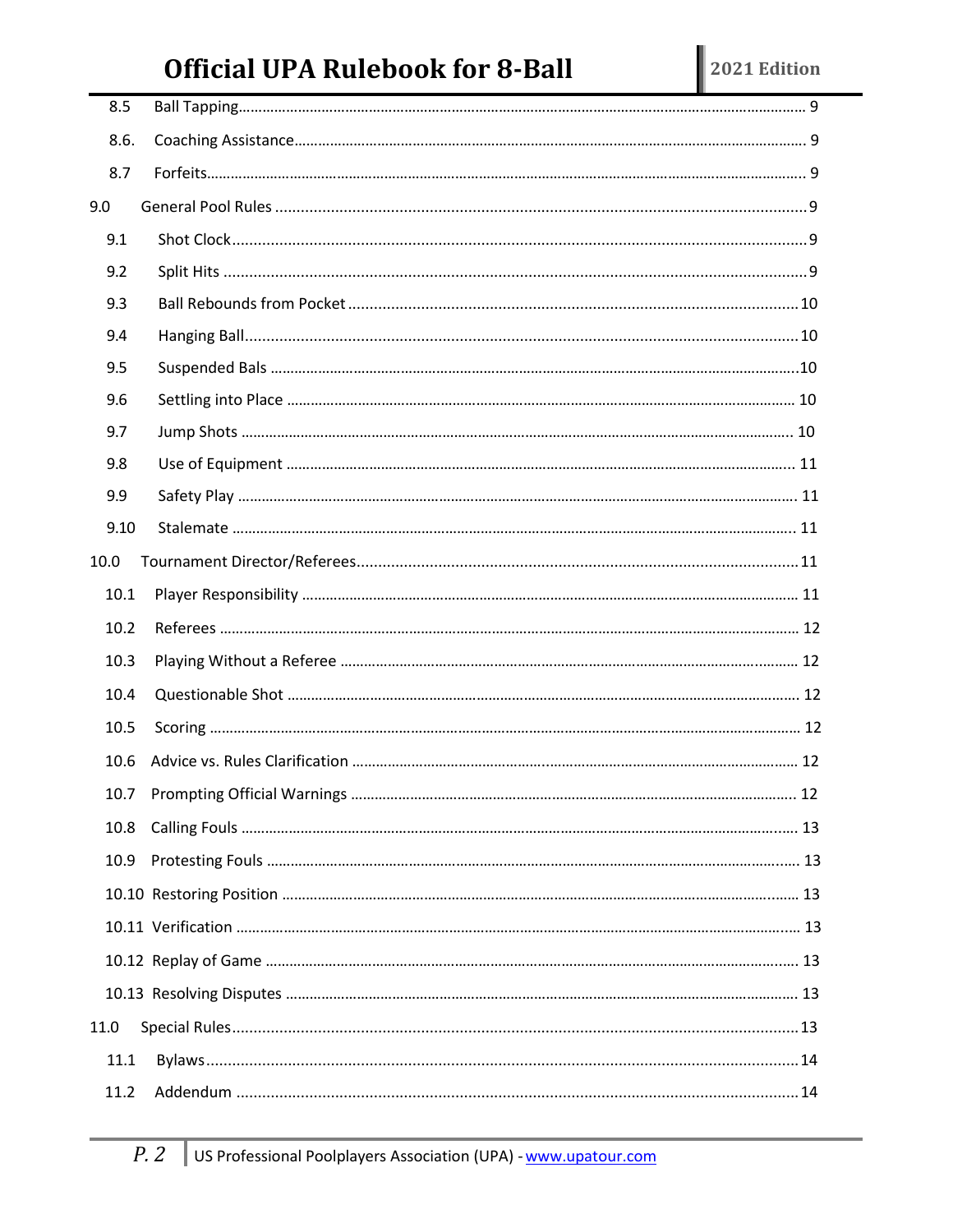# <span id="page-4-0"></span>**1.0 OBJECT OF THE GAME**

The object of 8-ball is to win by legally pocketing the 8-ball.

8-Ball is played with a cue ball and fifteen object balls, numbered 1 through 15. Balls 1–7 are solid colors and commonly referred to as "low balls", and balls 9–15 are striped and commonly referred to as "high balls." One player must pocket balls of solid colors, while the other player must pocket the striped balls. The player who pockets their entire group and then legally pockets the 8-ball wins the game.

# **2.0 LAG FOR BREAK**

The player with the lowest Speed (Rating) shall break first with an alternating break format taking place thereafter. In the event that two players with equal Speeds play, a "Lag for Break" shall determine who breaks first with an alternating break format taking place thereafter. Winner of lag is the player whose ball is closer to head of the rail.

# **2.1 How to Rack**



The balls are racked randomly with the base of the rack is parallel to the short end of the pool table and is positioned so the ball in the tip of the rack is located on the center of the foot spot. Within the rack, the 8 ball is centered while the two corners are occupied by the two opposite groups (one solid ball and one striped ball).

**NOTE:** Tables may have flaws that do not allow for acceptable racks directly upon the foot spot. In these cases, players are permitted to rack within a dime's radius of the direct foot spot to achieve a solid rack. Touching or positioning of balls after the rack has been removed is never permitted (exception magic rack). Player must re-rack if this occurs (see 9.5, Ball Tapping).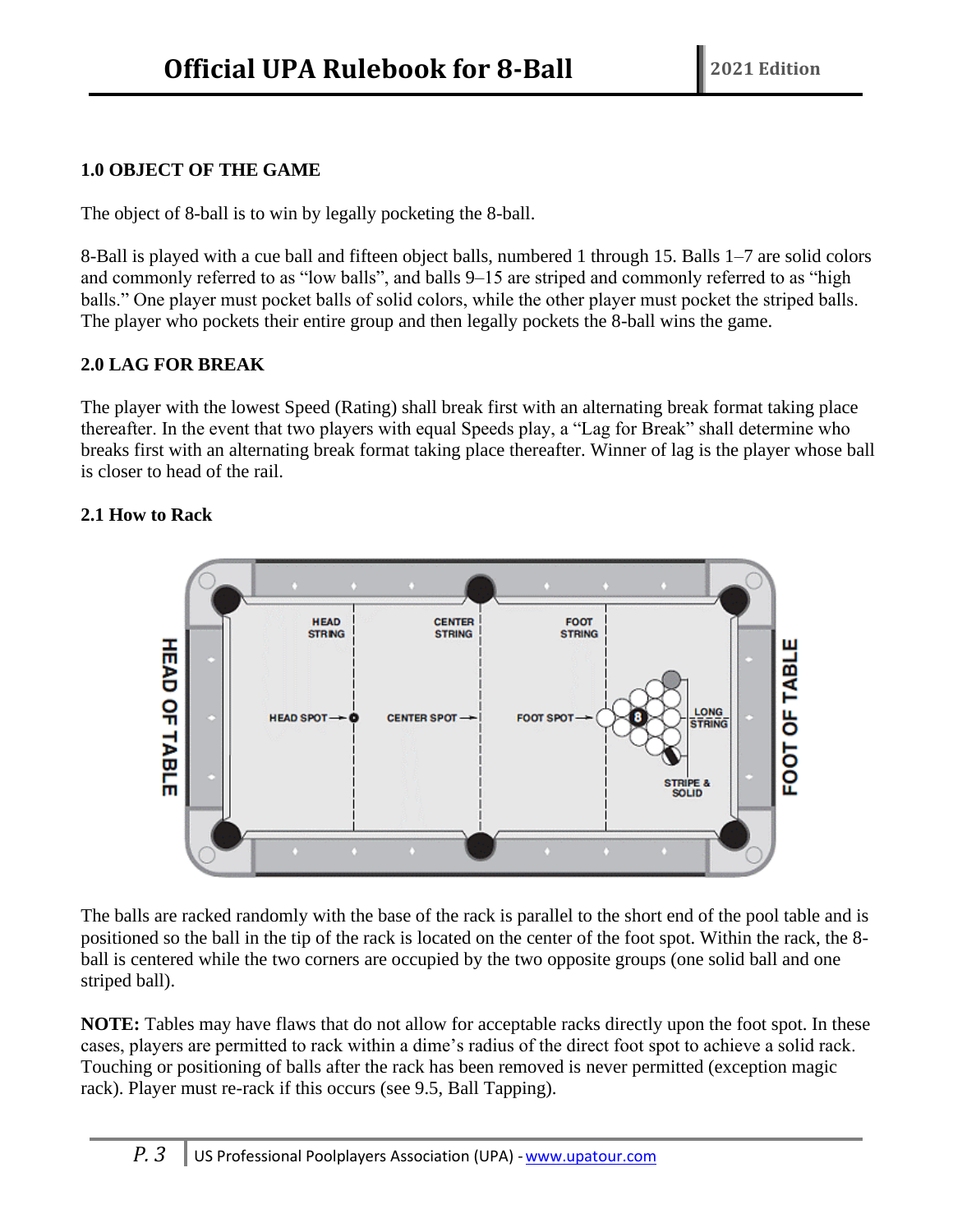# **2.2 Rack Your Own**

When there is no official available, each breaking player shall be responsible for providing themselves a legal and solid rack.

# **3.0 LEGAL BREAK SHOT**

For the break shot to be legal, the breaker (with the base of the cue ball placed anywhere behind the head string) must either pocket a number ball or drive at least four (4) number balls to one or more rails. No ball is called, and the cue ball is not required to hit any particular object ball first. If the breaker fails to make the legal break requirement, the balls will be re-racked and the opponent shall have the option of breaking or requesting the offending player to break again.

**NOTE:** the cue ball is touched by the cue tip and does not meet the legal break requirement, it is considered an "illegal break."

Break Fouls Include:

- 1. If the cue ball is pocketed or driven off the table
- 2. If any numbered ball leaves the table or comes to rest on top of a rail.

#### **Game play after a Legal Break:**

When any numbered ball is pocketed on a legal break the breaking player is to continue their inning.

**Foul On Break**: If the breaker makes a legal break, however, commits a foul, the game is to continue with the opponent having ball in hand anywhere behind the head-string, however must shoot an object ball beyond the head-string (outside of the "kitchen") or it is a foul.

# **4.0 8-BALL POCKETED ON THE BREAK**

# **4.1 Game Win**

Legally pocketing the 8-ball on the break wins the game for the breaker.

#### **4.2 Game Loss**

Pocketing the 8-ball on the break with a simultaneous foul results in a loss of game.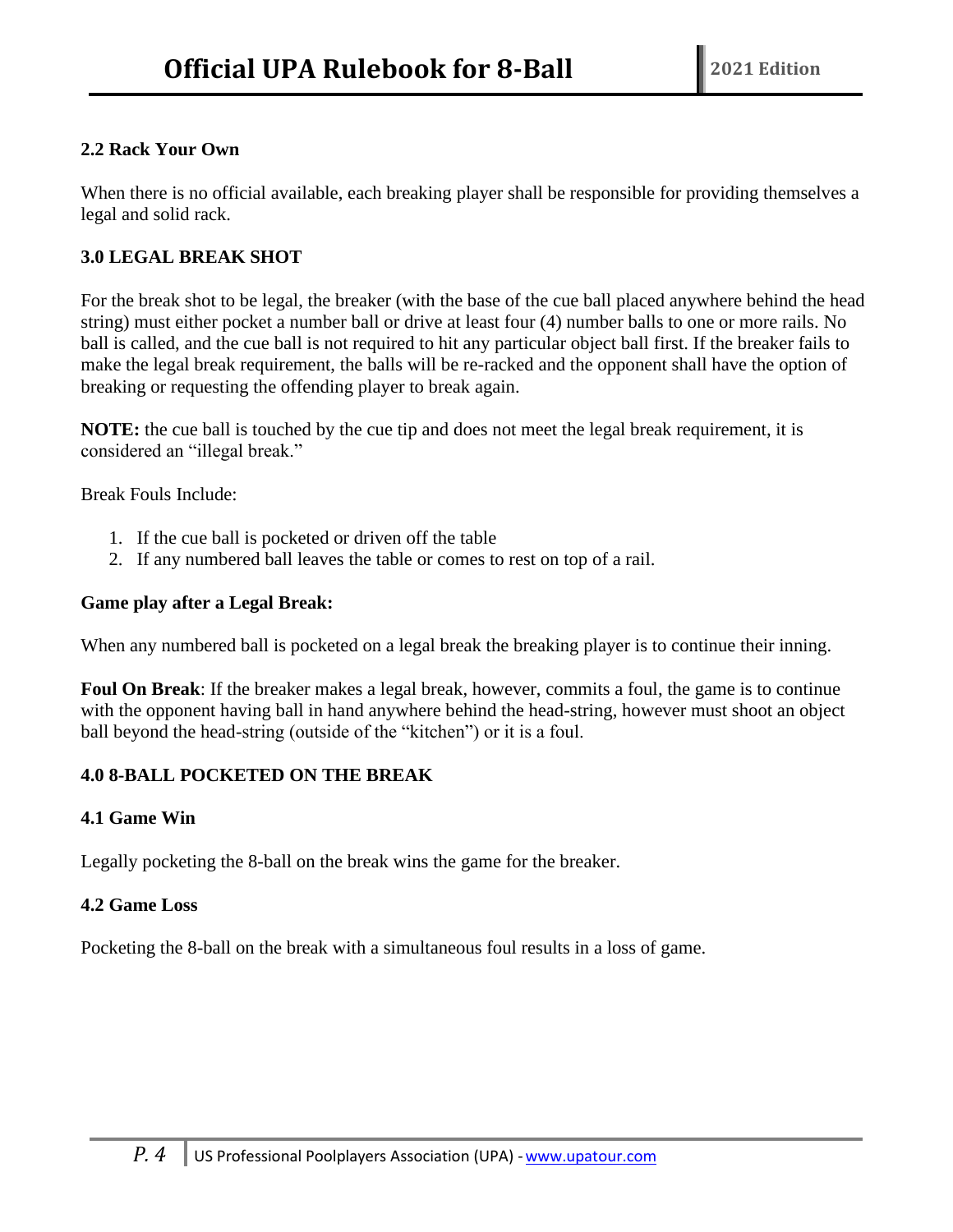# **5.0 OPEN TABLE**

The table is always open immediately after the break shot. The player's designated group (solids or stripes) will not be determined until a player legally pockets a called object ball. The table is considered an "open" table when the choice of groups (solid or stripes) has not yet been determined. When the table is open, it is legal to hit one group of balls in order to pocket another ball from the opposite group.

**NOTE:** The 8-ball may be utilized in a combination as long as it is not struck first; this action would result in a foul.

# **6.0 CONTINUING PLAY – CALL POCKET**

8-Ball is a "Call Pocket" game and the shooter it is encouraged to specify all balls along with their intended pocket. However, obvious balls and their respective pockets do not have to be specified. Any bank shot (object ball to rail), kick shot (rail(s) to object ball), or combinations (2 or more balls from either group) must be called to their designated pocket, or they are considered a miss. When a player successfully pockets the designated object balls, they continue their inning until either a miss, foul or win occurs.

# **Call pocket notes:**

a) It is never necessary to specify details such as the number of banks, kisses, caroms, rails, etc.

b) Any balls pocketed, legally or illegally, will remain pocketed, regardless of the group (stripe or solid).

c) The break shot is never considered a "called shot."

d) A ball must hit a rail, or go into a pocket after contact with the cue ball (see 7.4, No Rail).

# **7.0 BALL IN HAND FOUL PENALTIES**

When a player commits a ball in hand foul, they must relinquish their turn and the incoming player may now place the cue ball anywhere on the table to start their inning. If a player commits more than one foul on one shot, only one foul will be called.

# **7.1 Cue Ball Fouls Only**

a) **Striking/Touching the cue ball:** Hitting an object ball, previously or simultaneously, upon striking the cue ball is a foul. Touching or causing even the slightest movement of the cue ball (other than a normal shot), even accidentally, is a foul. A player may use the ferrule or shaft of the cue to position the cue ball when a "cue ball in hand" is in play. Using the tip is a foul, and ball in hand will be given to the other player.

b) **Touching a moving object ball:** Touching a moving object ball or allowing a moving ball to hit a foreign object is a ball in hand foul. If the accidental movement of a ball(s) results in the disturbed ball(s) being struck by any moving balls in play, it results in a ball in hand foul.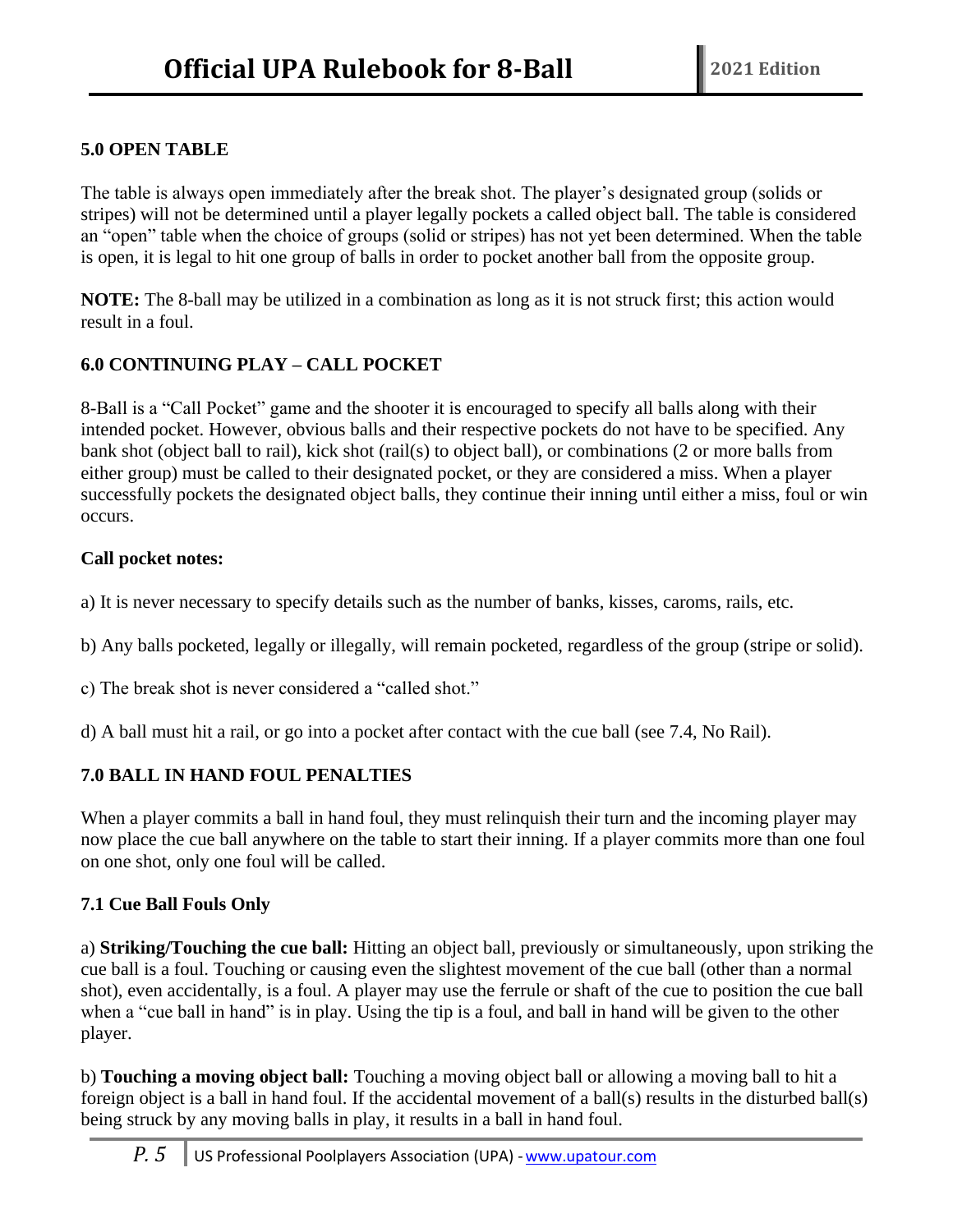c) **Touching a still object ball:** Any still object ball moved can only be moved back to its original position with the permission of the opponent. The opponent may exercise the option of keeping disturbed ball(s) in new position if they so choose. Only after receiving consent from the opponent, the player who has committed the error may move the disturbed object ball(s) back to original position. If the player who has committed the infraction touches any of the disturbed balls without consent of opponent, it will result in a loss of turn with ball in hand to the opponent.

**NOTE:** If the 8-ball was pocketed the result shall be a loss of game.

# **7.2 Scratch**

Pocketing the cue ball or driving it off the table is a ball in hand foul. Scratching on the 8-ball is not a loss of game as long as the 8-ball was not pocketed.

# **7.3 Bad Hit**

If the first object ball contacted by the cue ball is not a numbered ball from the shooter's established group, it is a ball in hand foul.

**NOTE:** If the shooter has no remaining balls from their group in play, the 8-ball effectively becomes the shooter's object ball.

# **7.4 No Rail**

If after the cue ball strikes a legal ball and neither the cue ball nor any other ball hits a rail or is pocketed, it is a ball in hand foul. A "Frozen" (touching) object ball to the rail does not meet this requirement by virtue of it not "hitting" a rail.

**NOTE:** Players are encouraged to mutually acknowledge when the object ball is "Frozen" (touching) to the rail.

# **7.5 Balls off the Table**

Causing any ball to come to rest off the playing surface is a foul and any such ball(s) are pocketed. This includes any accidental movement of a ball which results in a ball falling into a pocket. The ball accidentally pocketed is not brought back into play, and the incoming player has cue ball in hand. If a player knocks a ball off the table and the ball returns to the playing surface after hitting a person or an object, it is a foul (the ball remains on surface). If no object or person was contacted, then normal rules of play apply once the ball returns to the playing surface.

**NOTE**: If a player removes the 8-ball from the pool table, it results in a loss of game.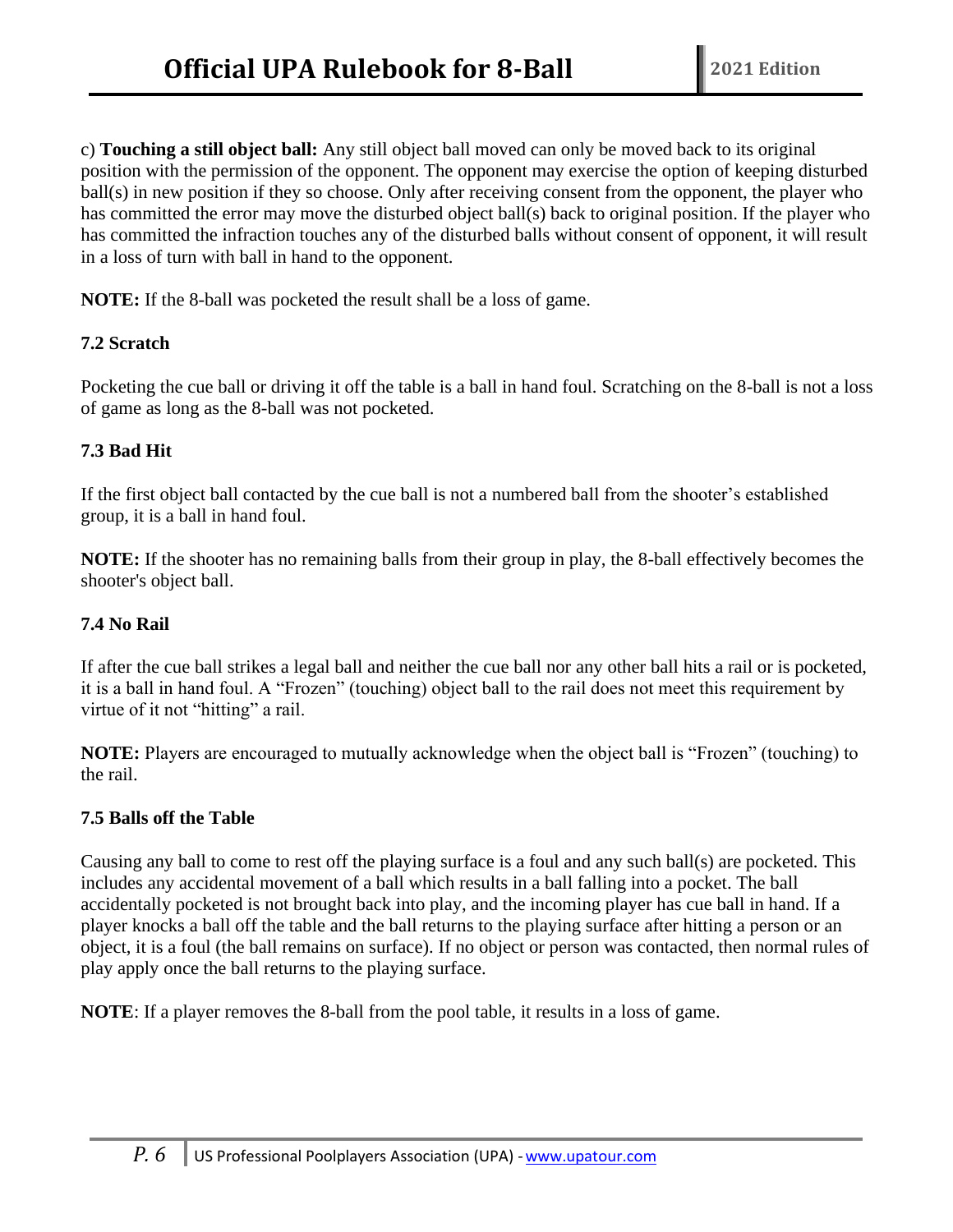# **7.6 Foot on the Floor**

Failure to have at least one foot on the floor at the moment the cue tip strikes the cue ball is a ball in hand foul.

# **7.7 Jump Shot**

Any miscue on a jump shot is a ball in hand foul. A legal jump shot must be executed by stroking down through the cue ball (no scooping or miscues).

# **7.8 Moving Ball**

Shooting while any ball is moving is a ball in hand foul.

# **7.9 Double Hit**

If the cue tip strikes the cue ball twice on the same stroke, it is a ball in hand foul. In order to avoid a double hit, the cue ball must be struck at a minimum of a 45° angle whenever in contact with or riskily close (1/2 inch or closer) to the intended object ball.

**NOTE:** Calling a referee to watch "the hit" is always preferable. The referee shall assume that a foul has been committed if the 45° rule was not utilized by the shooter.

# **7.10 Head String**

The base of the cue ball must be behind the head string on the break or it is a ball in hand foul.

# **7.11 Ball in Hand Placement**

To touch an object ball, in any way, while placing the cue ball is a ball in hand foul.

# **7.12 Interference**

While the shooting player is at the table, the non-shooting player (including teammates), cannot disturb, make noises, move around, cause distraction (shark) in any way. All players must conduct themselves in a respectful manner consistent with that of a professional, or it may result in an "Official Warning" by a UPA representative or tournament official followed by the calling of a foul (ball in hand) for interference.

**NOTE:** It is understood that the match is between the two players and teammates are not permitted to instruct unless called upon by the shooting player for a Rules Clarification or Time Out (see 8.6, Coaching Assistance).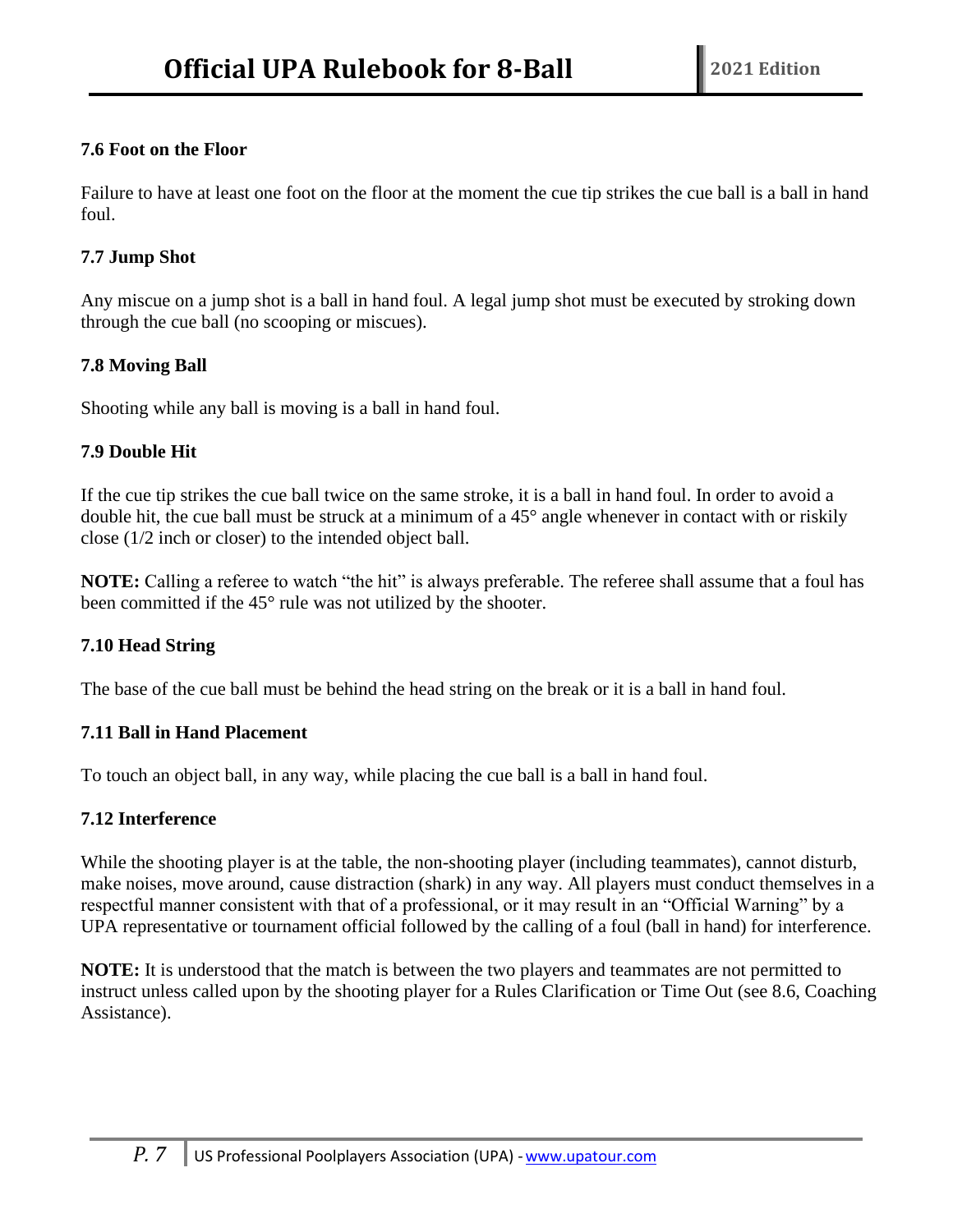# **7.13 Marking the Table**

Marking the table in any way that could provide a player with an advantage in executing a shot is a foul, unless the mark is removed to the satisfaction of the opponent or referee prior to shooting.

# **7.14 Playing Out of Turn**

If/when a player shoots out of turn and it is brought to the attention of the offending shooter, the rightful player is to return to the table and continue without any penalties/fouls. It is the responsibility of both players to assume control of the table on their proper inning.

# **7.15 Wrong Balls Pocketed**

When it is discovered that the shooting player has been shooting the opponent's designated ball(s) as if it were their own, the shooter shall relinquish the table with a ball in hand foul to the opponent.

# **8.0 LOSS OF GAME**

# **8.1 Opponent Wins**

The opponent legally pockets the 8-ball.

# **8.2 Three Consecutive Fouls – Pro Only**

**IMPORTANT**: This rule is not utilized in amateur league play.

If a shooter commits a foul three times in a row without making an intervening legal shot, the result is a loss of game. The three consecutive fouls must occur in the same game. After the 2nd foul has been committed, the opponent must verbally warn the shooter that they have committed their 2nd foul. A 3rd foul will result in a loss of game.

**NOTE:** If the shooter is not warned after the 2nd foul and commits a 3rd, it will not be a loss of game. The opponent must again warn the shooter that the next foul committed will result in a loss of game.

# **8.3 Conceding a Game**

Concession of a game or games in tournament play is never encouraged. The shooting player must finish their inning, or the result shall be a loss of game(s) for the conceding player. Any concession of game, for any reason, is considered a loss for the offending player.

# **8.4 Concession of a Match**

Unscrewing any cues during the last game, putting on a jacket, leaving the room, or undertaking any other actions which would indicate that the match is over, is considered a forfeiture of the match (consult UPA representative or tournament official).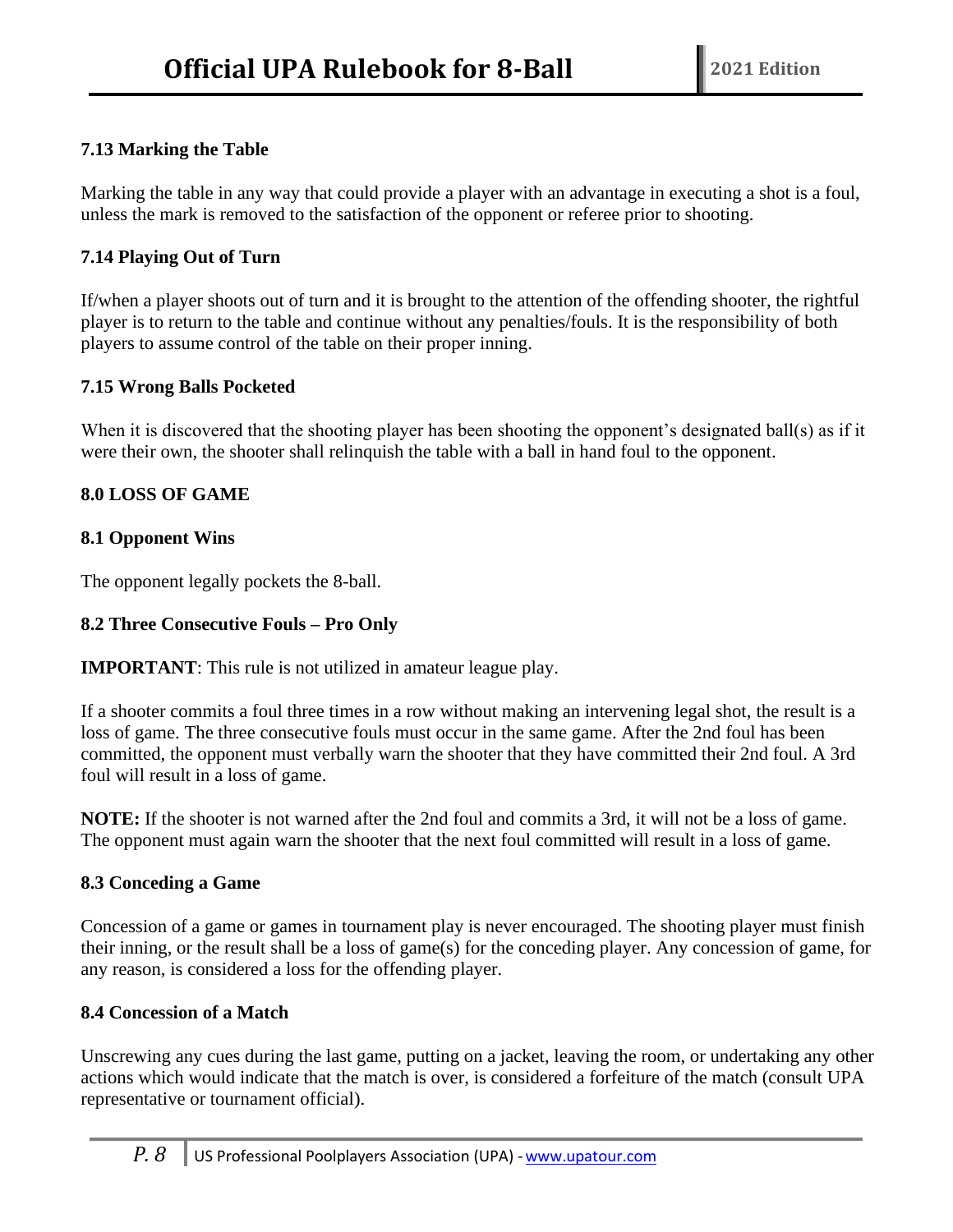# **8.5 Ball Tapping**

Tapping balls is not permitted. After an "Official Warning" by a UPA representative or tournament official has been granted to the offender, the penalty for ball tapping shall be the loss of the current game. Only tournament officials may tap in balls when warranted.

#### **8.6 Coaching Assistance**

During their inning and only once per game, only the shooting player may call a "Time Out" that shall last no more than a two (2) minute period. During this time the player may receive instruction from an available teammate. Otherwise a player who receives advice (anytime) shall grant a ball in hand foul to the opponent. And on the second (2nd) infraction shall grant the current game in favor of the opponent by a forfeit.

**Calling a Time Out:** When the shooting player calls a "Time Out" they are to select an available team member to immediately assist them without conferring with other parties.

# **8.7 Forfeits**

Players are allotted fifteen (15) minutes to begin their match, or the match is considered forfeited.

**NOTE:** Once a match is scheduled to start and a fifteen (15) minute count is desired, the opponent is to notify a tournament official, or UPA representative for an official count.

# **9.0 GENERAL POOL RULES**

# **9.1 Shot Clock**

Shot Clock implementation is at the sole discretion of the UPA, its representatives or tournament officials. When a shot clock is utilized it shall be used for both players competing in the following manner:

Each shooting player is allotted one (1) minute per shot, or a "ball in hand" foul shall be granted to the opponent. The shot clock begins when all balls come to rest. The time keeper (designated by UPA) shall call out "Ten Seconds" once the fifty (50) second mark has been reached, unless the shooter is down on the shot in preparation to shoot. Once one (1) minute has been reached on the shot clock, the shooter must either be stroking or have shot. If the shooter rises (gets off the shot) without execution after the one (1) minute mark has been reached, it shall result in a "ball in hand" foul to the opponent.

# **9.2 Split Hits**

If the cue ball strikes a legal object ball and a non-legal object ball at about the same instant and it cannot be clearly determined which ball was hit first, the judgment will go in favor of the shooter.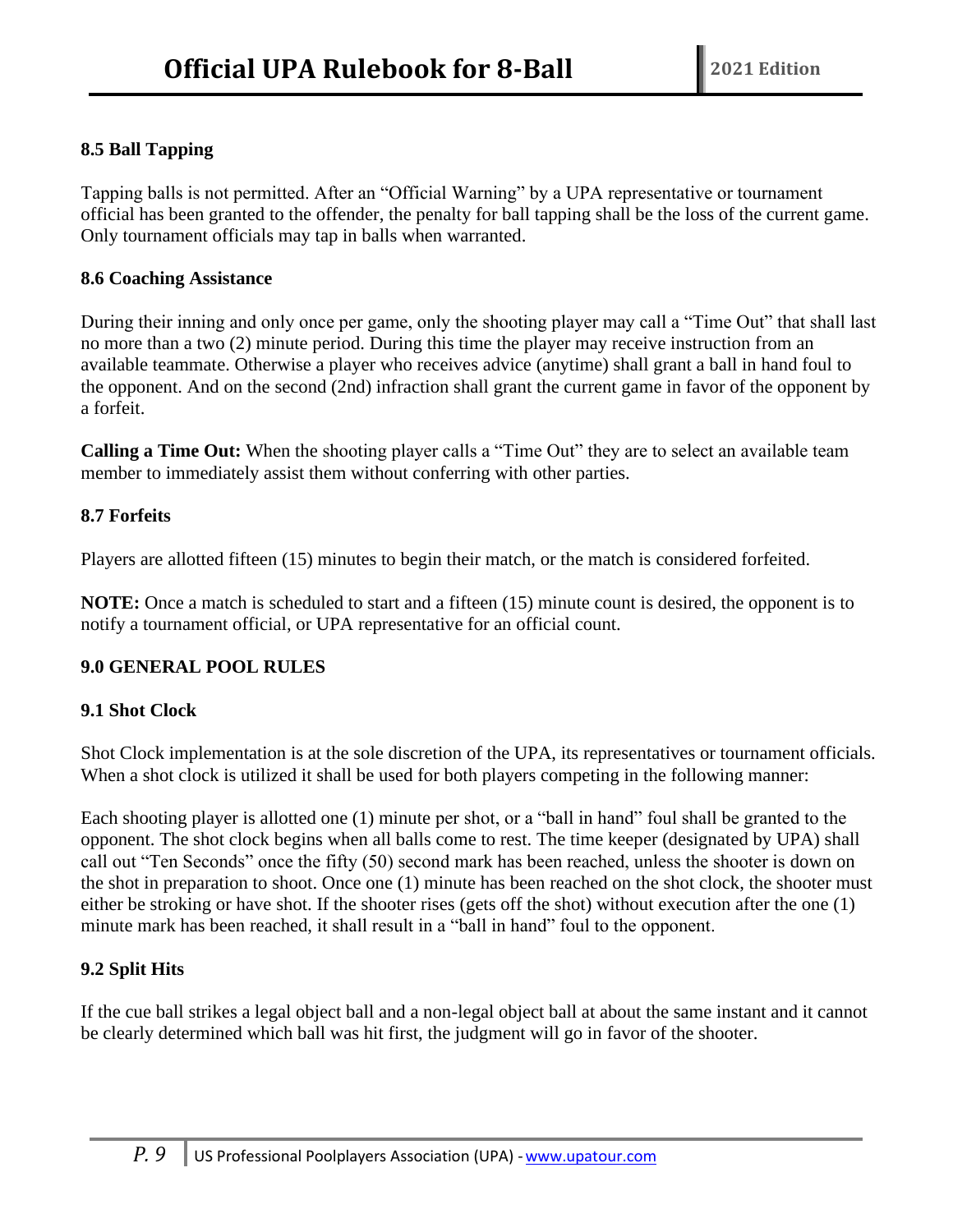# **9.3 Ball Rebounds from Pocket**

Balls must remain in a pocket to count as pocketed. If a ball goes into a pocket and bounces back on to the playing surface, it is not considered pocketed. If it is the 9-ball, it is not a win. If it is the cue ball, it is not a scratch. Clearing pockets which are full or nearly full of balls is the responsibility of the shooting player.

# **9.4 Hanging Ball**

If any ball hangs in a pocket and drops within 5 seconds after coming to complete rest, the ball is considered to be pocketed. If a hanging ball drops in the pocket after being at rest for more than 5 seconds, the ball is returned to the original position on the edge, and the incoming player may begin. Both players will have the opportunity to argue their case. The referee's decision is final.

# **9.5 Suspended Balls**

If one or more balls become suspended in a pocket beyond the edge of the slate because it is partially supported by other pocketed balls, it is considered pocketed if the removal of the supporting ball(s) would cause the supported/suspended ball(s) to fall into the pocket. Tournament officials are the sole judges of whether this rule applies to any situation.

# **9.6 Settling Into Place**

A ball may settle slightly after it appears to have stopped, possibly due to slight imperfections in the cloth or table slate. Unless this causes a ball to fall into a pocket, it is considered a normal hazard of play and will not be moved back. If a ball falls into a pocket as a result of such settling, it is replaced as close as possible to its original position on the lip of the pocket. If a ball falls into a pocket during or just prior to a shot and it has an effect on the shot, the referee will restore the ball to its original position and the shot will be replayed. Players are not penalized for shooting while a ball is settling.

# **9.7 Jump Shots**

It is legal to cause the cue ball to leave the surface of the table by elevating the butt of the cue and, with a downward stroke, forcing the cue ball to rise off the playing surface. For the shot to be legal only the cue tip may touch the cue ball—the shot must not be "scooped" by the ferrule or shaft. Any miscue on a jump shot is a ball in hand foul. A legal jump cue must be at least 40 inches in length and constructed in typical cue fashion.

**NOTE:** Standard jump cues are accepted, including phenolic tips. However, cues that are not typical in appearance must be accepted and approved by the UPA.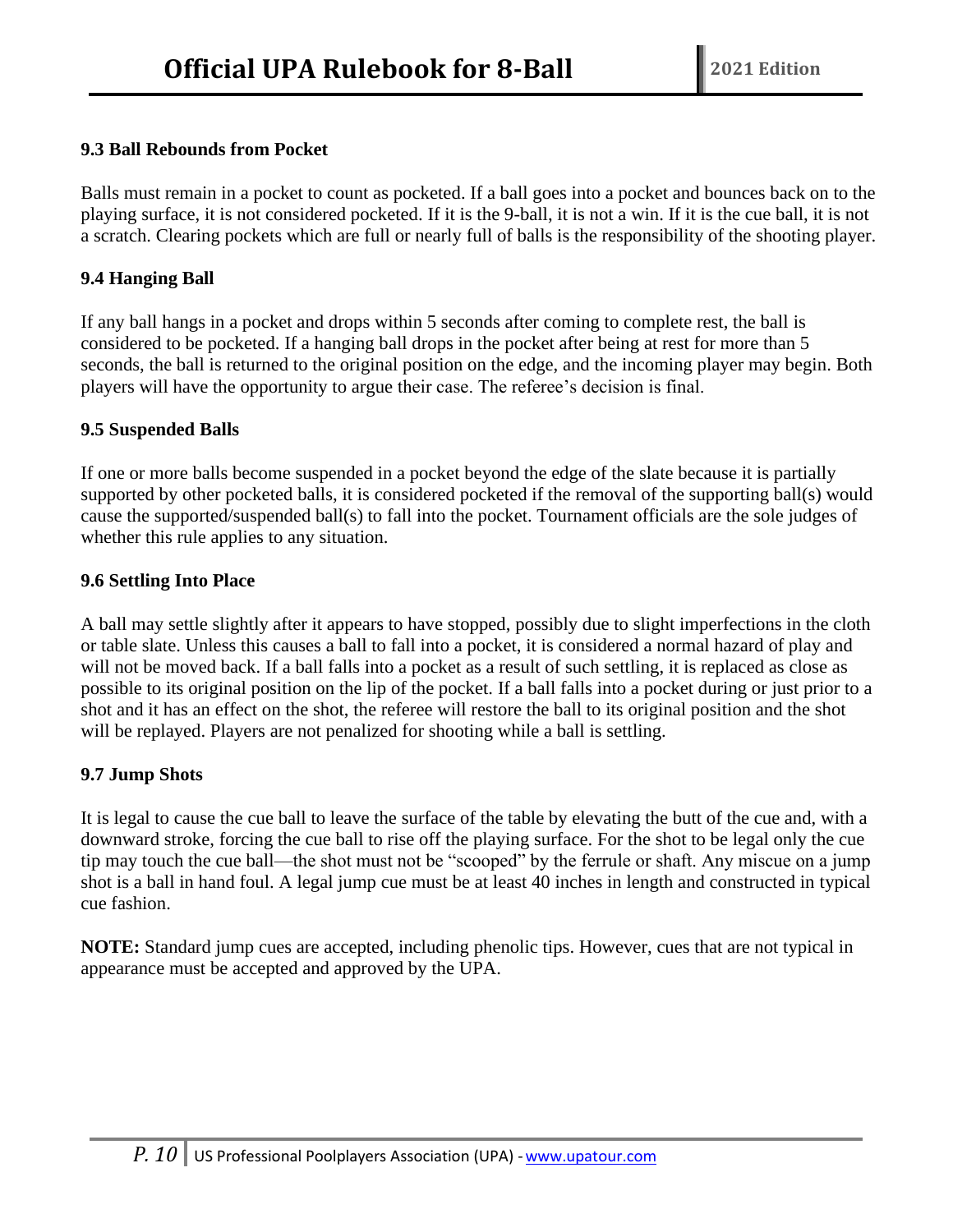# **9.8 Use of Equipment**

All equipment that is generally accepted throughout the industry is permitted. However, using any equipment in a non-customary manner is never allowed and constitutes a foul. It is the responsibility of the shooting player to know what the intended use of each piece of equipment is: the bridge, jump cues, extensions, etc.

**NOTE:** The use of headphones and other devices are not permitted. The use of racks and balls not provided by the venue must be agreed upon by both players.

# **9.9 SAFETY PLAY**

A player may choose to pocket an object ball and discontinue their inning by declaring "safety" to the opponent prior to the shot. The player calling "safety" must be sure that the opponent is aware of the declaration or may be forced to continue playing after a ball is pocketed.

# **9.10 STALEMATE**

If in 3 consecutive innings by each player, the players purposefully foul or scratch because both players agree that any attempt to pocket or move an object ball would result in a loss of the game, then the game is considered a stalemate and another game is played.

#### **10.0 TOURNAMENT DIRECTOR/REFEREES**

# **10.1 Player Responsibility**

It is the responsibility of each member to be aware of all rules, regulations, and schedules relating to competition. Tournament officials will make every reasonable effort to make the information readily available to all players; however, the ultimate responsibility rests with each individual player. There is no recourse if a player does not obtain correct or complete information.

**NOTE:** Players may always call for rule clarifications during league play. This is not considered a "Time Out."

# **10.2 Referees**

The League Operator (or representatives) will perform the duties of a referee in the event that referees are busy or not utilized. If the Tournament Director, their assistants, or a referee cannot be found within a reasonable time frame, a spectator may sub as an official referee when agreed upon by both players and in accordance with UPA rules.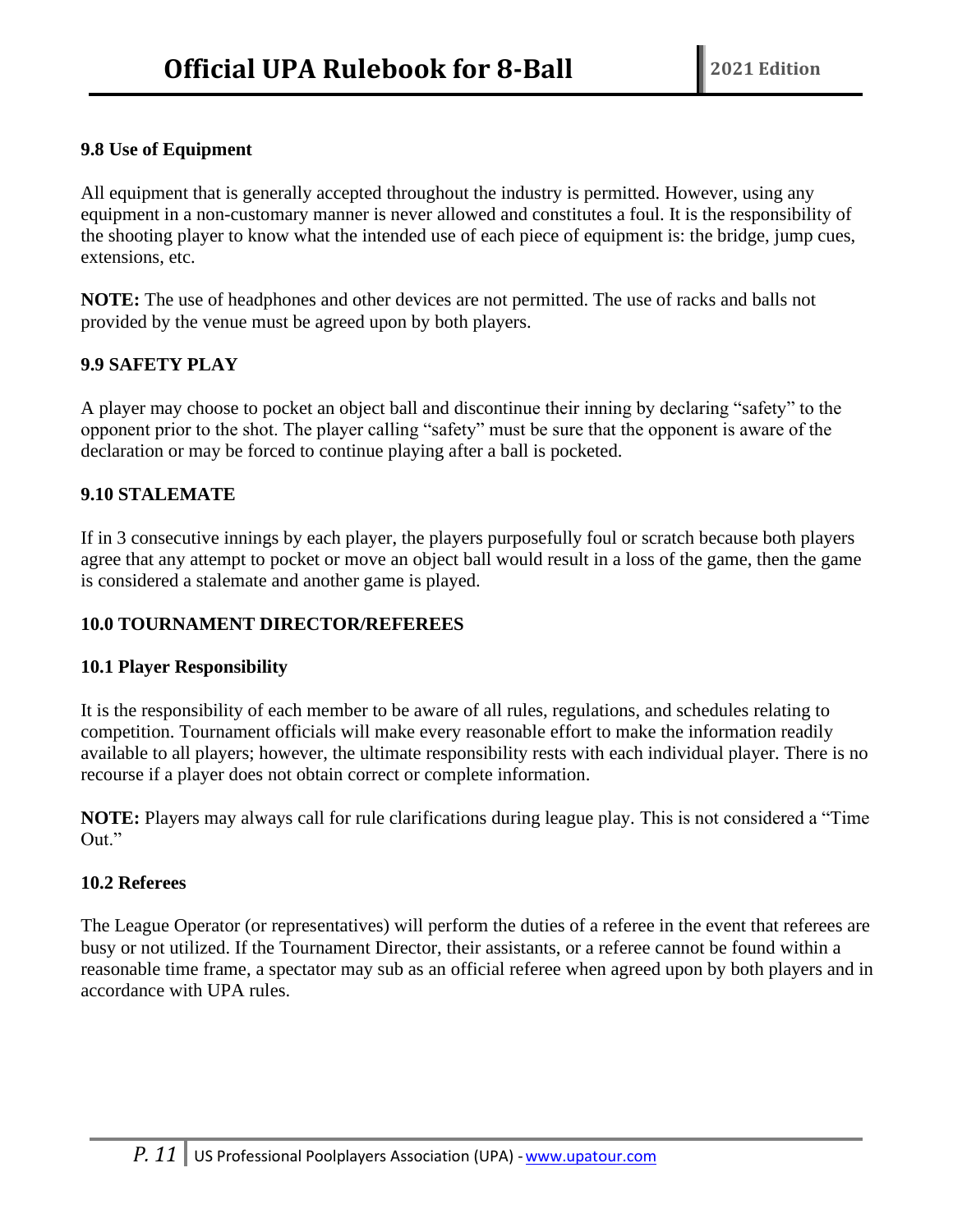# **10.3 Playing Without a Referee**

When a referee or tournament official is not available, the players in the match will be responsible for racking balls, watching/calling fouls (including on themselves), and insuring adherence to UPA rules of competition. Both players may agree on an audience member (familiar with UPA rules) to stand in and perform any duty of a tournament official.

# **10.4 Questionable Shot**

If there is a shot that could be a questionable hit or foul, the seated player is responsible for calling for a tournament official or agreed upon third (3rd) party to watch the hit before the opponent shoots. Once notified, the player at the table must then wait for an "official" to watch the shot. Likewise, if a player is uncertain whether some rule has been broken, they are responsible for seeking immediate clarification from league officials or the rulebook before play continues. After play continues, it is unlikely that a problem can be remedied.

**NOTE:** If a tournament official or third (3rd) party was not utilized, "the call" shall be left to the shooter without further discussion.

# **10.5 Scoring**

"Calling your shots" is strictly for the purpose of (scoring) as 9-ball is not a "call pocket" game. Players are encouraged to score their own matches to ensure accuracy, however a third (3rd) party is permitted. The scorer is charged to accurately record what actually took place on the pool table and may clarify with the shooter what the intention was whenever needed. A player always has the right to consult the Scorecard with the scorekeeper. Any disagreements shall be determined by a UPA representative.

**NOTE:** If it is believed a player is purposely calling a pocket, however actually playing a safe, then a safety (S) shall be recorded.

# **10.6 Advice vs. Rules Clarification**

The referee must never give advice nor offer an opinion on points of play. Only when asked for clarification of a rule will the referee then explain that specific rule. Any incorrect statement made by the referee will not protect a player from enforcement of the actual rule. When asked, the referee must tell either player the score, whether the cue ball is frozen to an object ball or rail, etc. If the referee sees that a foul is about to be committed by either player, he must say nothing until after the foul, since any warning before the foul would constitute "advice" from the referee.

# **10.7 Prompting Official Warnings**

If either player has the opinion that the referee is failing to issue a mandatory "Official Warning," they may remind the referee that such a warning is necessary.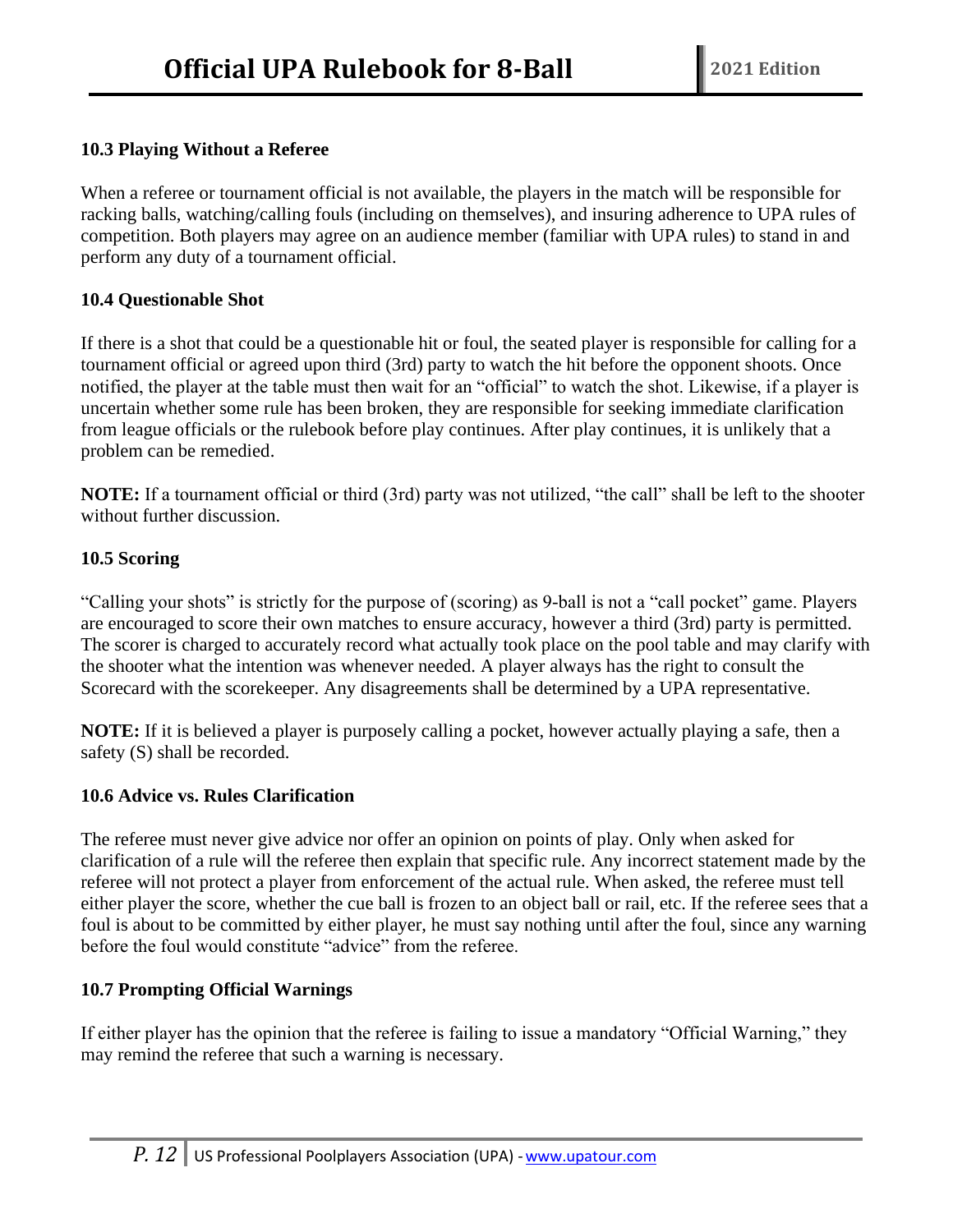# **10.8 Calling Fouls**

The referee will call all fouls as soon as they occur and will inform the incoming player that he/she has ball in hand (see 10.3, Playing Without a Referee).

# **10.9 Protesting Fouls**

If a player believes that the referee has failed to call a foul, he must protest to the referee before their opponent takes the next shot. If the player fails to do so, the foul is considered to have not occurred.

# **10.10 Restoring Position**

When it becomes necessary, the referee will restore disturbed balls to their original positions to the best of their ability. If the referee is not sure of original positions, they may solicit information for this purpose. If the balls were disturbed by a player in the match, the opponent has the option of preventing restoration. If the balls were disturbed by someone else, it is mandatory for the referee to restore the balls. In this case, if the outside interference had an effect on the outcome of the shot, the referee may instruct the shooter to replay the shot after restoration. If not, the referee will instruct the shooter to continue play after restoration.

# **10.11 Verification**

The referee may use any means to gather needed information in order to make a decision concerning a disputed play or game situation.

# **10.12 Replay of Game**

A replay of game is only warranted under the following unique circumstance;

• Table Failure; torn cloth, balls stuck in pocket, etc.

# **10.13 Resolving Disputes**

Any disagreement between the two players will be resolved by the League Operator or appointed representatives, or any administrative member of the UPA.

# **11.0 SPECIAL RULINGS**

Any rule or situation not covered in this text shall be decided in an expedient manner by the League Operator, appointed representatives or any administrative member of the UPA in accordance with UPA ideals and guidelines for the purposes of league play to continue. Such expedient rulings shall then be made known to the administration of the UPA Corporate Office and it's Touring Professionals before further instruction or implementation of the matter is finalized.